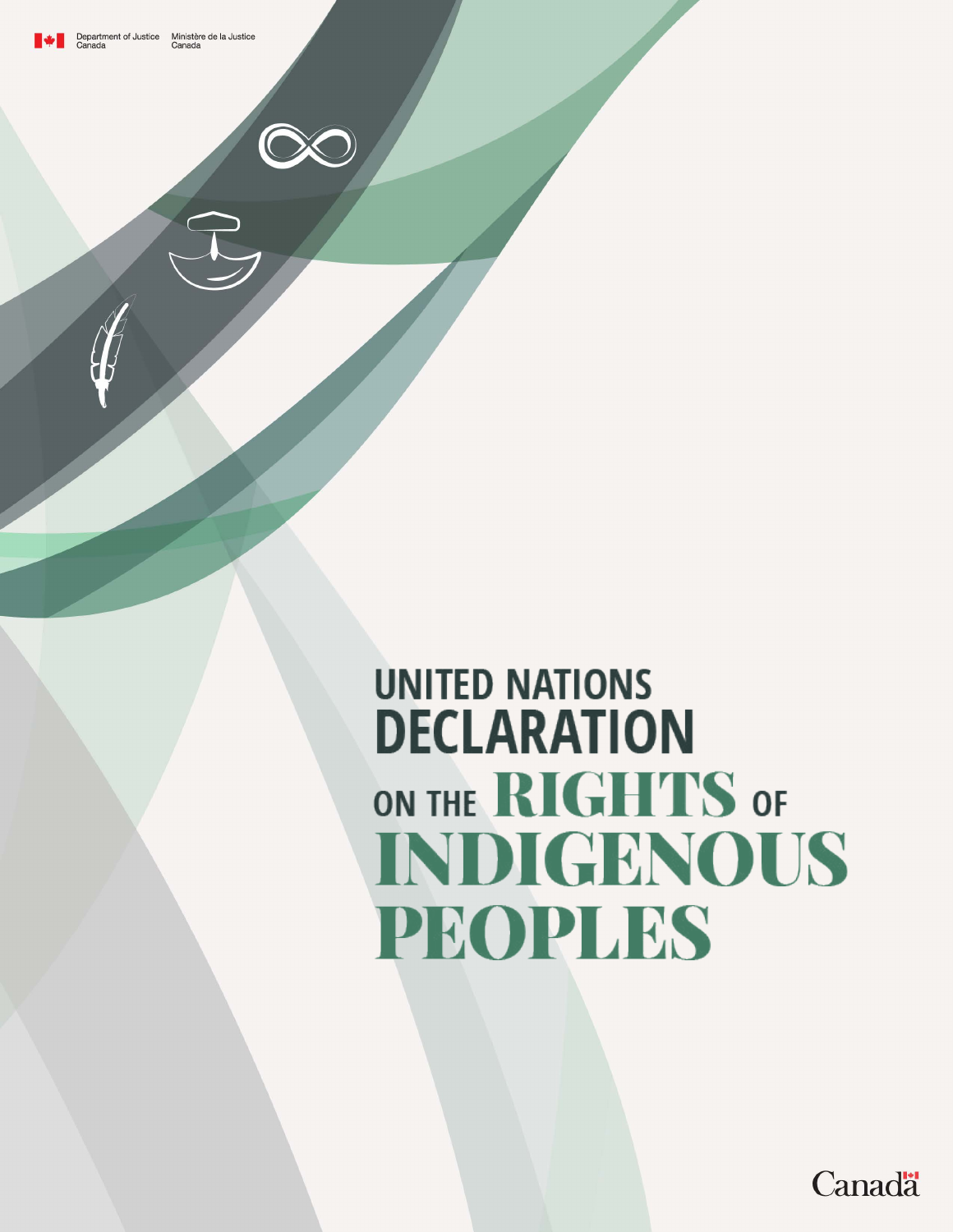

Information contained in this publication or product may be reproduced, in part or in whole, and by any means, for personal or public non-commercial purposes, without charge or further permission, unless otherwise specified.

You are asked to:

• exercise due diligence in ensuring the accuracy of the materials reproduced;

• indicate both the complete title of the materials reproduced, as well as the author organization; and

• indicate that the reproduction is a copy of an official work that is published by the Government of Canada and that the reproduction has not been produced in affiliation with or with the endorsement of the Government of Canada.

Commercial reproduction and distribution is prohibited except with written permission from the Department of Justice Canada. For more information, please contact the Department of Justice Canada at: [www.justice.gc.ca.](https://www.justice.gc.ca/eng/index.html)

© Her Majesty the Queen in Right of Canada, represented by the Minister of Justice and Attorney General of Canada, 2020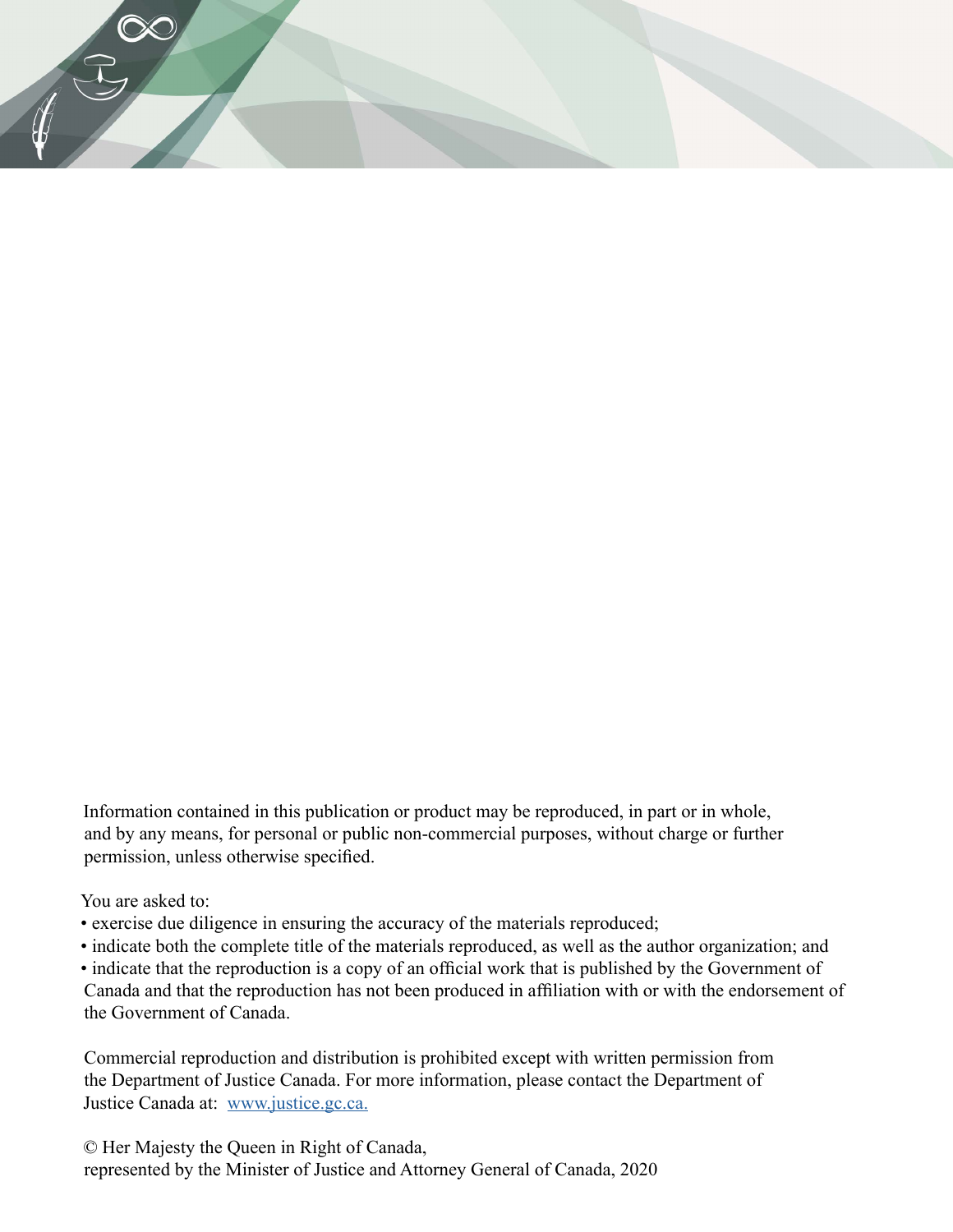### PREAMBLE

3

Building a brighter future. Building a better Canada.

The United Nations Declaration on the Rights of Indigenous Peoples (the Declaration) provides us with a road map to advance lasting reconciliation with Indigenous peoples.

It shows us that further steps must be taken to respect, recognize and protect the human rights of Indigenous peoples and to address the wrongs of the past.

In 2016, the Government of Canada endorsed the United Nations the Declaration without qualification and committed to its full and effective implementation.

In December 2020, the Government of Canada introduced legislation to implement the Declaration. If passed by Parliament, the legislation will provide a roadmap for the Government and Indigenous peoples to work together to fully implement the Declaration.

Legislation to advance federal implementation of the Declaration is an important step in moving Canada's relationship with Indigenous peoples forward. It is a key building block in fully recognizing, respecting, protecting and fulfilling the rights of Indigenous peoples. Further, both the Truth and Reconciliation Commission and the National Inquiry into Missing and Murdered Indigenous Women and Girls called on the federal government to implement the Declaration as the framework for reconciliation.

Adopting the Declaration as a framework for reconciliation is about building a better Canada for Indigenous peoples and all Canadians today, and into our future.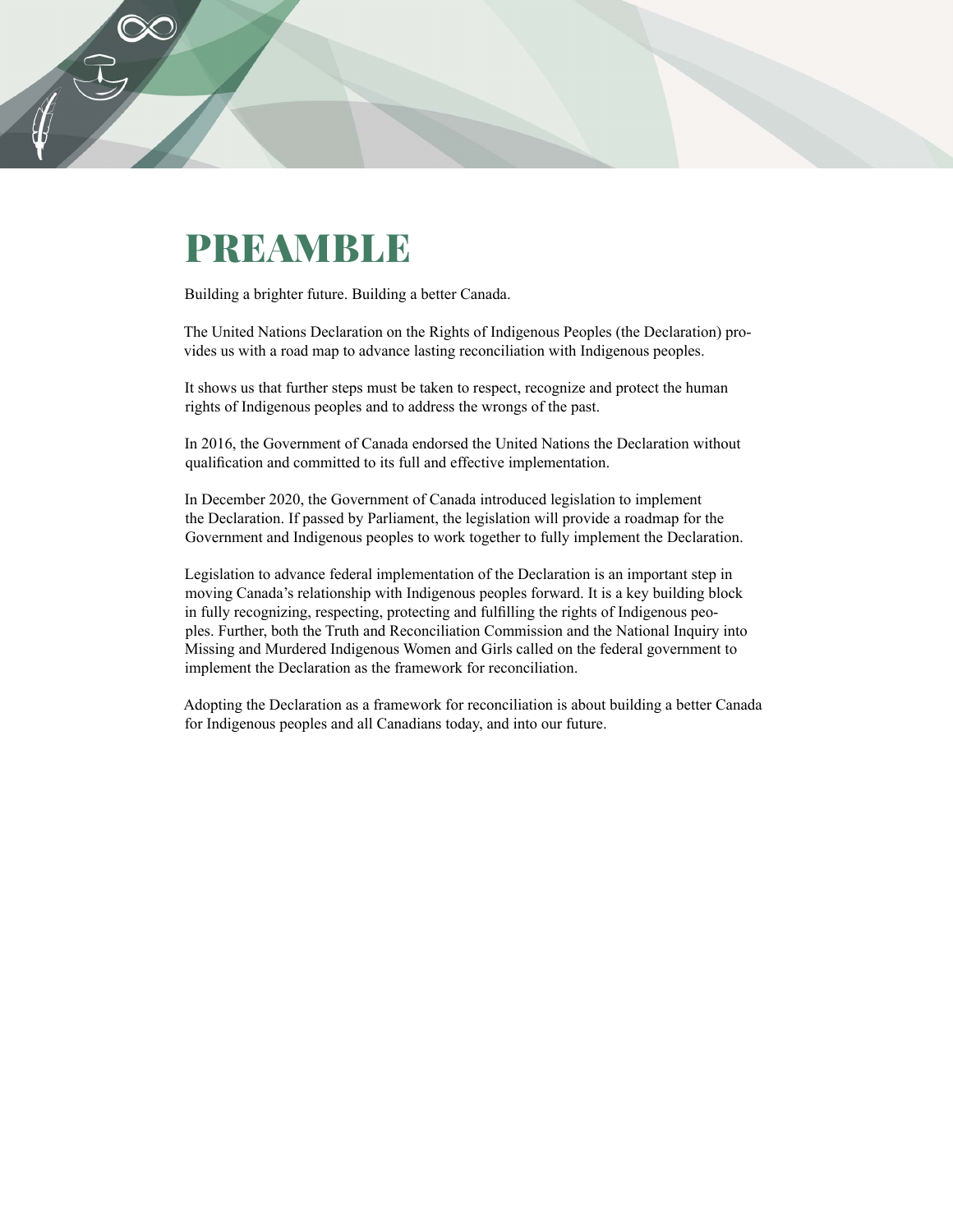### ANNEX **The United Nations Declaration on the Rights of Indigenous Peoples**

**Originally published by The United Nations Department of Economic and Social Affairs September 2007**

#### **Resolution adopted by the General Assembly on 13 September 2007**

[*without reference to a Main Committee (A/61/L.67 and Add.1)*]

#### **61/295. United Nations Declaration on the Rights of Indigenous Peoples**

#### *The General Assembly*,

*Taking note* of the recommendation of the Human Rights Council contained in its resolution  $1/2$  of 29 June  $2006$ ,<sup>1</sup> by which the Council adopted the text of the United Nations Declaration on the Rights of Indigenous Peoples,

*Recalling* its resolution 61/178 of 20 December 2006, by which it decided to defer consideration of and action on the Declaration to allow time for further consultations thereon, and also decided to conclude its consideration before the end of the sixty-first session of the General Assembly,

*Adopts* the United Nations Declaration on the Rights of Indigenous Peoples as contained in the annex to the present resolution.

> *107th plenary meeting 13 September 2007*

#### **Annex**

**\_\_\_\_\_\_\_\_\_\_\_\_\_\_\_**

#### **United Nations Declaration on the Rights of Indigenous Peoples**

#### *The General Assembly*,

*Guided* by the purposes and principles of the Charter of the United Nations, and good faith in the fulfilment of the obligations assumed by States in accordance with the Charter,

CE

<sup>&</sup>lt;sup>1</sup> See *Official Records of the General Assembly, Sixty-first Session, Supplement No. 53 (A/61/53), part one,* chap. II, sect. A.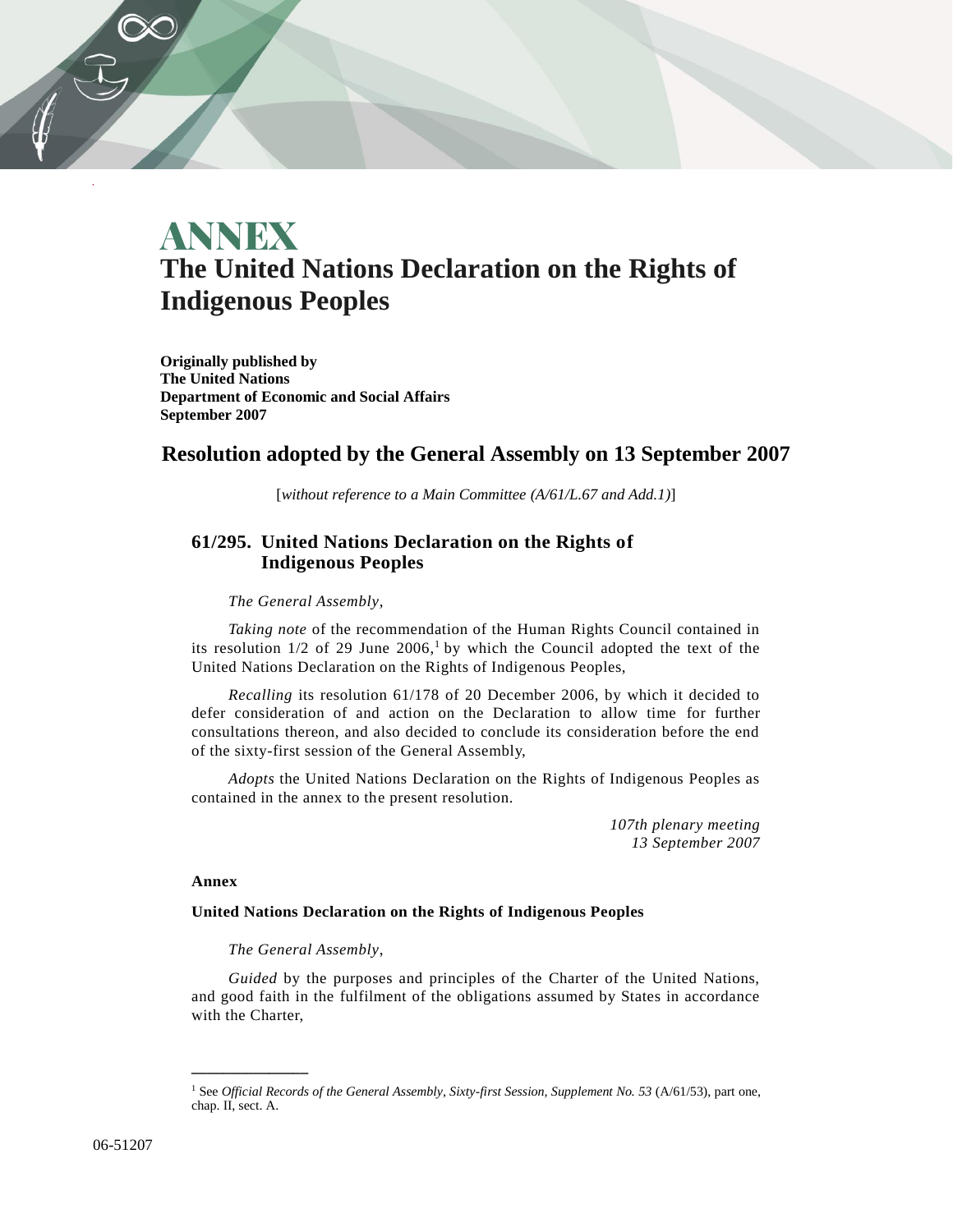*Affirming* that indigenous peoples are equal to all other peoples, while recognizing the right of all peoples to be different, to consider themselves different, and to be respected as such,

*Affirming also* that all peoples contribute to the diversity and richness of civilizations and cultures, which constitute the common heritage of humankind,

*Affirming further* that all doctrines, policies and practices based on or advocating superiority of peoples or individuals on the basis of national origin or racial, religious, ethnic or cultural differences are racist, scientifically false, legally invalid, morally condemnable and socially unjust,

*Reaffirming* that indigenous peoples, in the exercise of their rights, should be free from discrimination of any kind,

*Concerned* that indigenous peoples have suffered from historic injustices as a result of, inter alia, their colonization and dispossession of their lands, territories and resources, thus preventing them from exercising, in particular, their right to development in accordance with their own needs and interests,

*Recognizing* the urgent need to respect and promote the inherent rights of indigenous peoples which derive from their political, economic and social structures and from their cultures, spiritual traditions, histories and philosophies, especially their rights to their lands, territories and resources,

*Recognizing also* the urgent need to respect and promote the rights of indigenous peoples affirmed in treaties, agreements and other constructive arrangements with States,

*Welcoming* the fact that indigenous peoples are organizing themselves for political, economic, social and cultural enhancement and in order to bring to an end all forms of discrimination and oppression wherever they occur,

*Convinced* that control by indigenous peoples over developments affecting them and their lands, territories and resources will enable them to maintain and strengthen their institutions, cultures and traditions, and to promote their development in accordance with their aspirations and needs,

*Recognizing* that respect for indigenous knowledge, cultures and traditional practices contributes to sustainable and equitable development and proper management of the environment,

*Emphasizing* the contribution of the demilitarization of the lands and territories of indigenous peoples to peace, economic and social progress and development, understanding and friendly relations among nations and peoples of the world,

*Recognizing in particular* the right of indigenous families and communities to retain shared responsibility for the upbringing, training, education and well-being of their children, consistent with the rights of the child,

*Considering* that the rights affirmed in treaties, agreements and other constructive arrangements between States and indigenous peoples are, in some situations, matters of international concern, interest, responsibility and character,

 $\sum_{i=1}^{n}$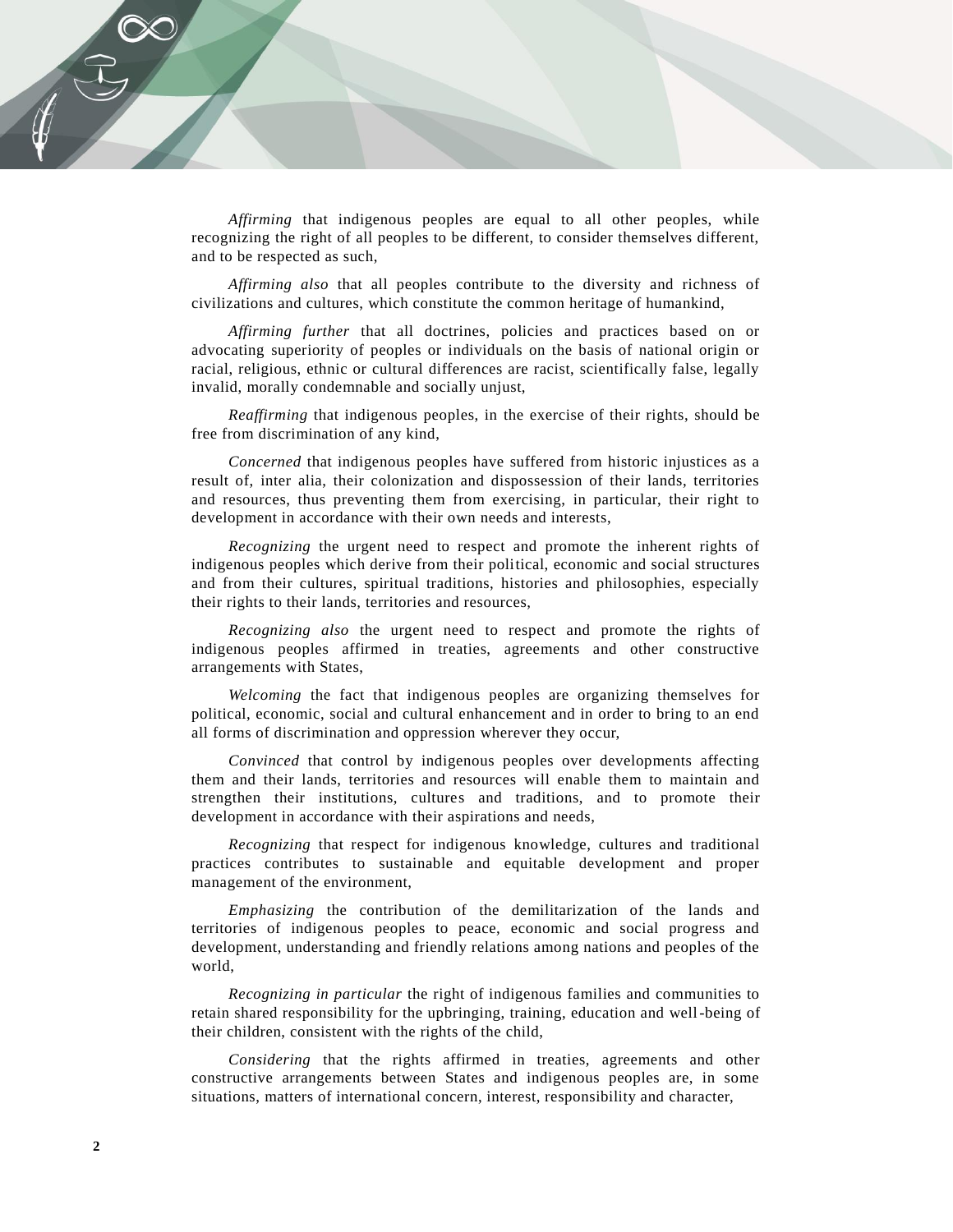*Considering also* that treaties, agreements and other constructive arrangements, and the relationship they represent, are the basis for a strengthened partnership between indigenous peoples and States,

*Acknowledging* that the Charter of the United Nations, the International Covenant on Economic, Social and Cultural Rights<sup>2</sup> and the International Covenant on Civil and Political Rights, 2 as well as the Vienna Declaration and Programme of Action,<sup>3</sup> affirm the fundamental importance of the right to self-determination of all peoples, by virtue of which they freely determine their political status and freely pursue their economic, social and cultural development,

*Bearing in mind* that nothing in this Declaration may be used to deny any peoples their right to self-determination, exercised in conformity with international law,

*Convinced* that the recognition of the rights of indigenous peoples in this Declaration will enhance harmonious and cooperative relations between the State and indigenous peoples, based on principles of justice, democracy, respect for human rights, non-discrimination and good faith,

*Encouraging* States to comply with and effectively implement all their obligations as they apply to indigenous peoples under international instruments, in particular those related to human rights, in consultation and cooperation with the peoples concerned,

*Emphasizing* that the United Nations has an important and continuing role to play in promoting and protecting the rights of indigenous peoples,

*Believing* that this Declaration is a further important step forward for the recognition, promotion and protection of the rights and freedoms of indigenous peoples and in the development of relevant activities of the United Nations system in this field,

*Recognizing and reaffirming* that indigenous individuals are entitled without discrimination to all human rights recognized in international law, and that indigenous peoples possess collective rights which are indispensable for their existence, well-being and integral development as peoples,

*Recognizing* that the situation of indigenous peoples varies from region to region and from country to country and that the significance of national and regional particularities and various historical and cultural backgrounds should be taken into consideration,

*Solemnly proclaims* the following United Nations Declaration on the Rights of Indigenous Peoples as a standard of achievement to be pursued in a spirit of partnership and mutual respect:

**\_\_\_\_\_\_\_\_\_\_\_\_\_\_\_**

 $\int$ 

<sup>2</sup> See resolution 2200 A (XXI), annex.

<sup>3</sup> A/CONF.157/24 (Part I), chap. III.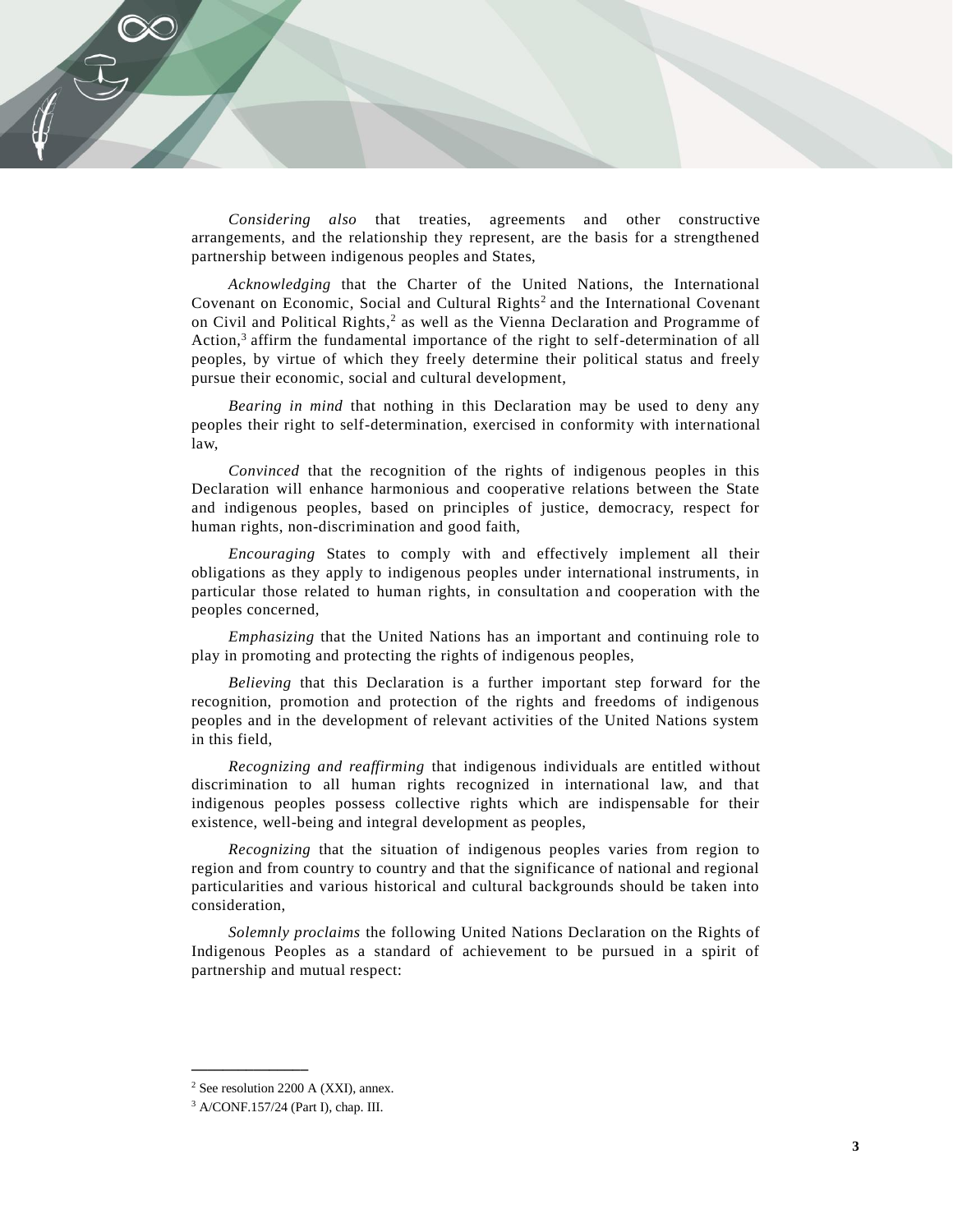P

Indigenous peoples have the right to the full enjoyment, as a collective or as individuals, of all human rights and fundamental freedoms as recognized in the Charter of the United Nations, the Universal Declaration of Human Rights<sup>4</sup> and international human rights law.

#### *Article 2*

Indigenous peoples and individuals are free and equal to all other peoples and individuals and have the right to be free from any kind of discrimination, in the exercise of their rights, in particular that based on their indigenous origin or identity.

#### *Article 3*

Indigenous peoples have the right to self-determination. By virtue of that right they freely determine their political status and freely pursue their economic, social and cultural development.

#### *Article 4*

Indigenous peoples, in exercising their right to self-determination, have the right to autonomy or self-government in matters relating to their internal and local affairs, as well as ways and means for financing their autonomous functions.

#### *Article 5*

Indigenous peoples have the right to maintain and strengthen their distinct political, legal, economic, social and cultural institutions, while retaining their right to participate fully, if they so choose, in the political, economic, social and cultural life of the State.

#### *Article 6*

Every indigenous individual has the right to a nationality.

#### *Article 7*

1. Indigenous individuals have the rights to life, physical and mental integrity, liberty and security of person.

2. Indigenous peoples have the collective right to live in freedom, peace and security as distinct peoples and shall not be subjected to any act of genocide or any other act of violence, including forcibly removing children of the group to another group.

**\_\_\_\_\_\_\_\_\_\_\_\_\_\_\_** <sup>4</sup> Resolution 217 A (III).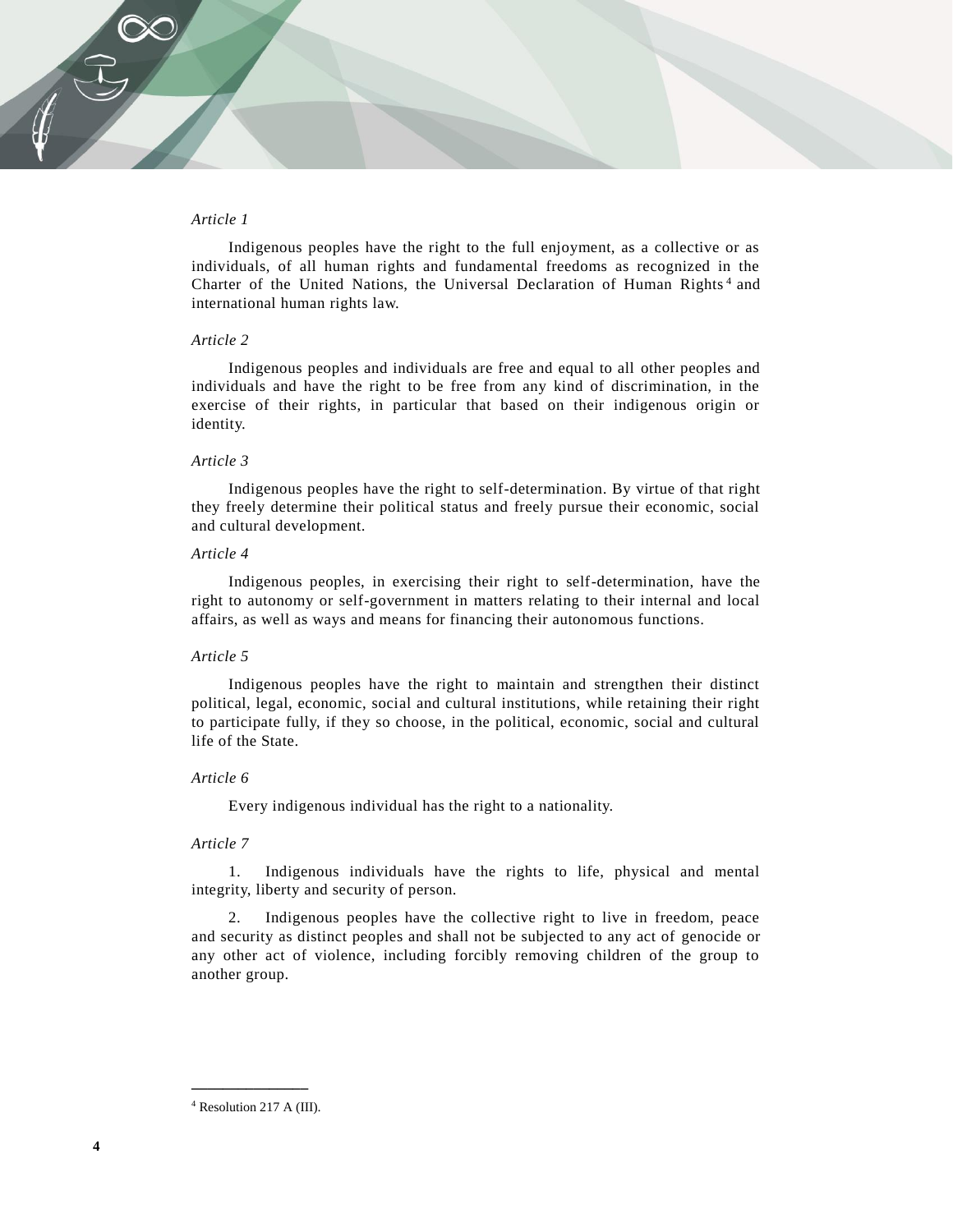3

1. Indigenous peoples and individuals have the right not to be subjected to forced assimilation or destruction of their culture.

2. States shall provide effective mechanisms for prevention of, and redress for:

(*a*) Any action which has the aim or effect of depriving them of their integrity as distinct peoples, or of their cultural values or ethnic identities;

(*b*) Any action which has the aim or effect of dispossessing them of their lands, territories or resources;

(*c*) Any form of forced population transfer which has the aim or effect of violating or undermining any of their rights;

(*d*) Any form of forced assimilation or integration;

(*e*) Any form of propaganda designed to promote or incite racial or ethnic discrimination directed against them.

#### *Article 9*

Indigenous peoples and individuals have the right to belong to an indigenous community or nation, in accordance with the traditions and customs of the community or nation concerned. No discrimination of any kind may arise from the exercise of such a right.

#### *Article 10*

Indigenous peoples shall not be forcibly removed from their lands or territories. No relocation shall take place without the free, prior and informed consent of the indigenous peoples concerned and after agreement on just and fair compensation and, where possible, with the option of return.

#### *Article 11*

1. Indigenous peoples have the right to practise and revitalize their cultural traditions and customs. This includes the right to maintain, protect and develop the past, present and future manifestations of their cultures, such as archaeological and historical sites, artefacts, designs, ceremonies, technologies and visual and performing arts and literature.

2. States shall provide redress through effective mechanisms, which may include restitution, developed in conjunction with indigenous peoples, with respect to their cultural, intellectual, religious and spiritual property taken without their free, prior and informed consent or in violation of their laws, traditions and customs.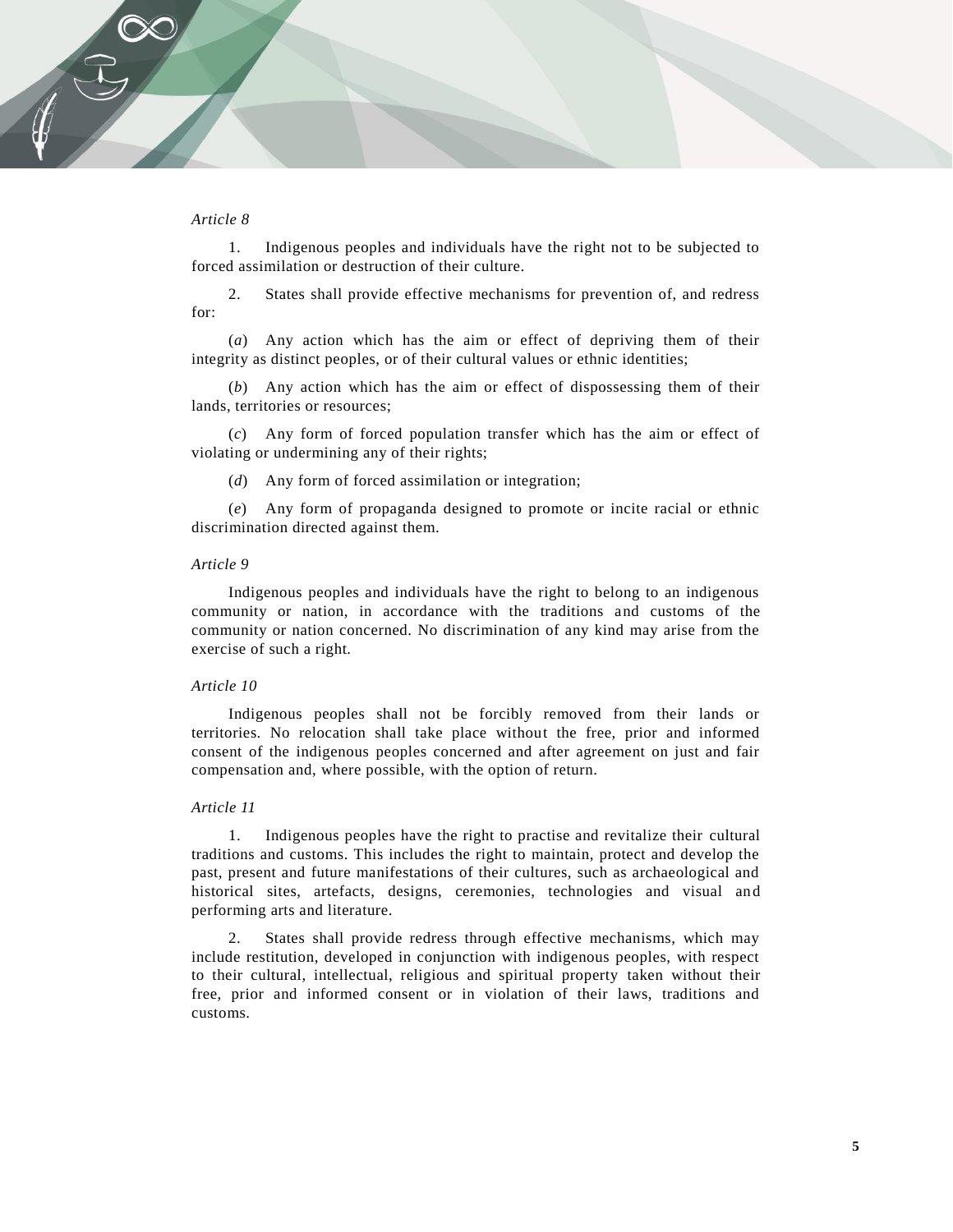$\begin{picture}(120,10) \put(0,0){\line(1,0){155}} \put(15,0){\line(1,0){155}} \put(15,0){\line(1,0){155}} \put(15,0){\line(1,0){155}} \put(15,0){\line(1,0){155}} \put(15,0){\line(1,0){155}} \put(15,0){\line(1,0){155}} \put(15,0){\line(1,0){155}} \put(15,0){\line(1,0){155}} \put(15,0){\line(1,0){155}} \put(15,0){\line(1,0){155}}$ 

1. Indigenous peoples have the right to manifest, practise, develop and teach their spiritual and religious traditions, customs and ceremonies; the right to maintain, protect, and have access in privacy to their religious and cultural sites; the right to the use and control of their ceremonial objects; and the right to the repatriation of their human remains.

2. States shall seek to enable the access and/or repatriation of ceremonial objects and human remains in their possession through fair, transparent and effective mechanisms developed in conjunction with indigenous peoples concerned.

#### *Article 13*

1. Indigenous peoples have the right to revitalize, use, develop and transmit to future generations their histories, languages, oral traditions, philosophies, writing systems and literatures, and to designate and retain their own names for communities, places and persons.

2. States shall take effective measures to ensure that this right is protected and also to ensure that indigenous peoples can understand and be understood in political, legal and administrative proceedings, where necessary through the provision of interpretation or by other appropriate means.

#### *Article 14*

1. Indigenous peoples have the right to establish and control their educational systems and institutions providing education in their own languages, in a manner appropriate to their cultural methods of teaching and learning.

2. Indigenous individuals, particularly children, have the right to all levels and forms of education of the State without discrimination.

3. States shall, in conjunction with indigenous peoples, take effective measures, in order for indigenous individuals, particularly children, including those living outside their communities, to have access, when possible, to an education in their own culture and provided in their own language.

#### *Article 15*

1. Indigenous peoples have the right to the dignity and diversity of their cultures, traditions, histories and aspirations which shall be appropriately reflected in education and public information.

2. States shall take effective measures, in consultation and cooperation with the indigenous peoples concerned, to combat prejudice and eliminate discrimination and to promote tolerance, understanding and good relations among indigenous peoples and all other segments of society.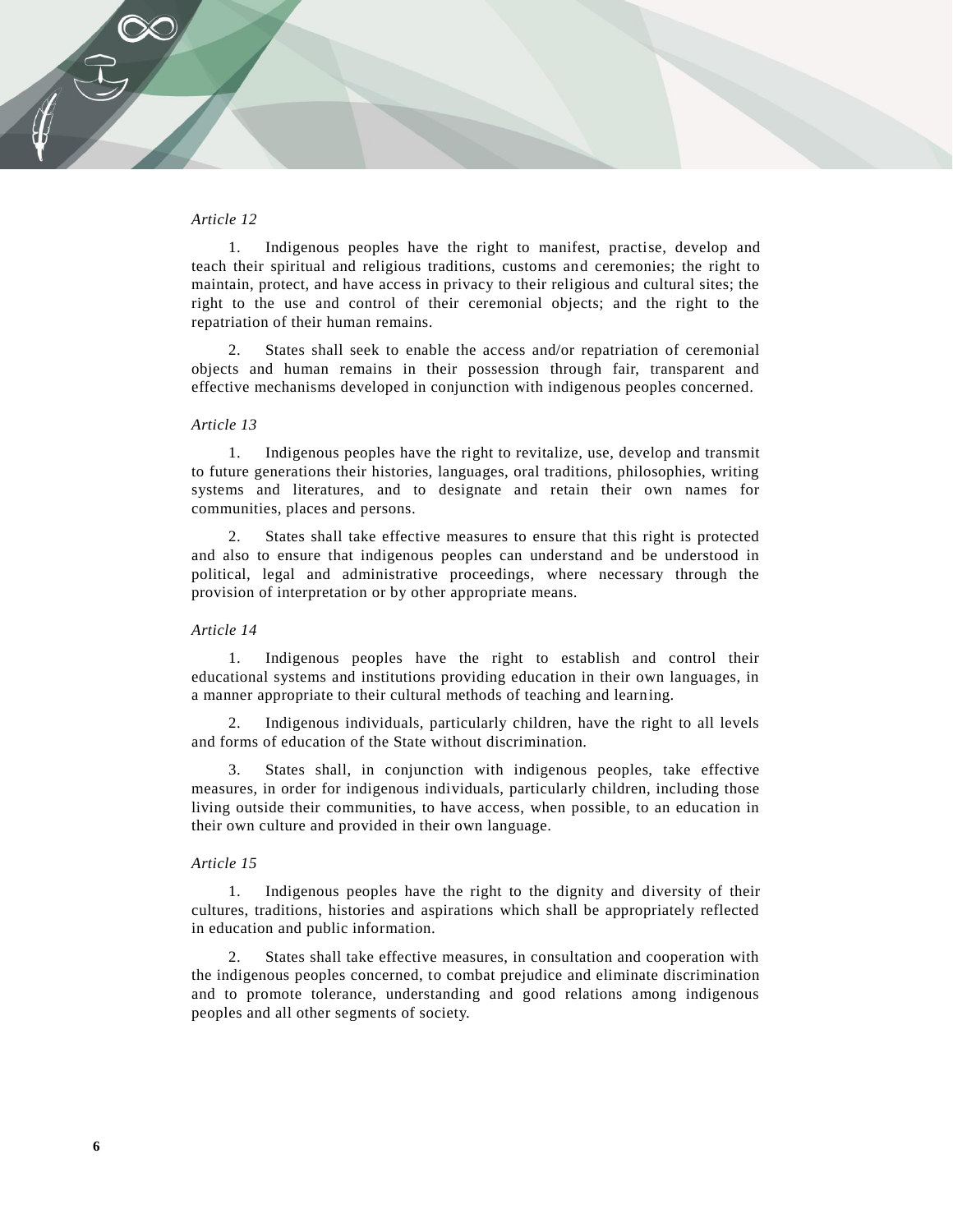E R

1. Indigenous peoples have the right to establish their own media in their own languages and to have access to all forms of non-indigenous media without discrimination.

2. States shall take effective measures to ensure that State-owned media duly reflect indigenous cultural diversity. States, without prejudice to ensuring full freedom of expression, should encourage privately owned media to adequately reflect indigenous cultural diversity.

#### *Article 17*

1. Indigenous individuals and peoples have the right to enjoy fully all rights established under applicable international and domestic labour law.

2. States shall in consultation and cooperation with indigenous peoples take specific measures to protect indigenous children from economic exploitation and from performing any work that is likely to be hazardous or to interfere with the child's education, or to be harmful to the child's health or physical, mental, spiritual, moral or social development, taking into account their special vulnerability and the importance of education for their empowerment.

3. Indigenous individuals have the right not to be subjected to any discriminatory conditions of labour and, inter alia, employment or salary.

#### *Article 18*

Indigenous peoples have the right to participate in decision-making in matters which would affect their rights, through representatives chosen by themselves in accordance with their own procedures, as well as to maintain and develop their own indigenous decision-making institutions.

#### *Article 19*

States shall consult and cooperate in good faith with the indigenous peoples concerned through their own representative institutions in order to obtain their free, prior and informed consent before adopting and implementing legislative or administrative measures that may affect them.

#### *Article 20*

1. Indigenous peoples have the right to maintain and develop their political, economic and social systems or institutions, to be secure in the enjoyment of their own means of subsistence and development, and to engage freely in all their traditional and other economic activities.

2. Indigenous peoples deprived of their means of subsistence and development are entitled to just and fair redress.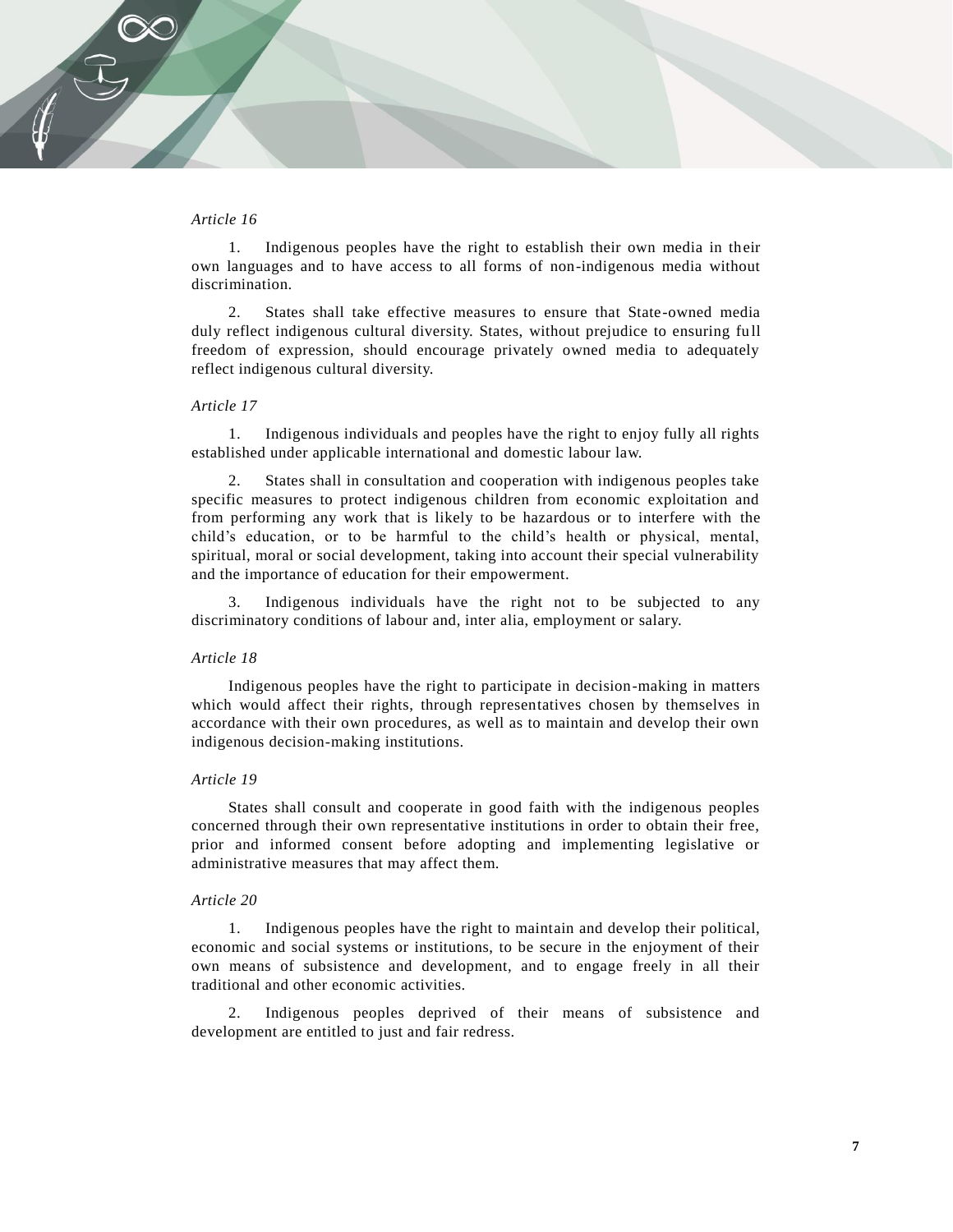1. Indigenous peoples have the right, without discrimination, to the improvement of their economic and social conditions, including, inter alia, in the areas of education, employment, vocational training and retraining, housing, sanitation, health and social security.

2. States shall take effective measures and, where appropriate, special measures to ensure continuing improvement of their economic and social conditions. Particular attention shall be paid to the rights and special needs of indigenous elders, women, youth, children and persons with disabilities.

#### *Article 22*

1. Particular attention shall be paid to the rights and special needs of indigenous elders, women, youth, children and persons with disabilities in the implementation of this Declaration.

States shall take measures, in conjunction with indigenous peoples, to ensure that indigenous women and children enjoy the full protection and guarantees against all forms of violence and discrimination.

#### *Article 23*

Indigenous peoples have the right to determine and develop priorities and strategies for exercising their right to development. In particular, indigenous peoples have the right to be actively involved in developing and determining health, housing and other economic and social programmes affecting them and, as far as possible, to administer such programmes through their own institutions.

#### *Article 24*

1. Indigenous peoples have the right to their traditional medicines and to maintain their health practices, including the conservation of their vital medicinal plants, animals and minerals. Indigenous individuals also have the right to access, without any discrimination, to all social and health services.

2. Indigenous individuals have an equal right to the enjoyment of the highest attainable standard of physical and mental health. States shall take the necessary steps with a view to achieving progressively the full realization of this right.

#### *Article 25*

Indigenous peoples have the right to maintain and strengthen their distinctive spiritual relationship with their traditionally owned or otherwise occupied and used lands, territories, waters and coastal seas and other resources and to uphold their responsibilities to future generations in this regard.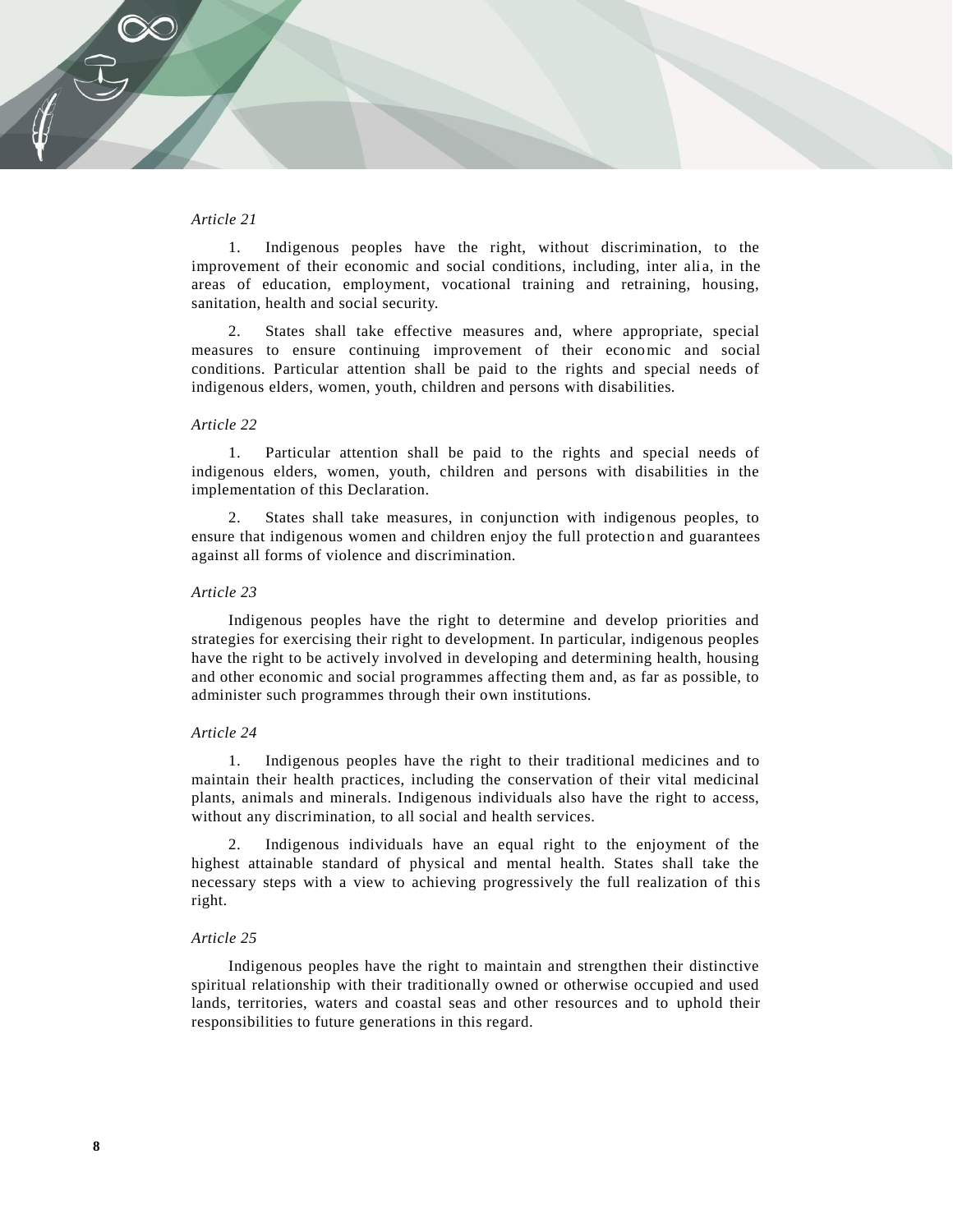$\begin{picture}(120,10) \put(0,0){\line(1,0){155}} \put(15,0){\line(1,0){155}} \put(15,0){\line(1,0){155}} \put(15,0){\line(1,0){155}} \put(15,0){\line(1,0){155}} \put(15,0){\line(1,0){155}} \put(15,0){\line(1,0){155}} \put(15,0){\line(1,0){155}} \put(15,0){\line(1,0){155}} \put(15,0){\line(1,0){155}} \put(15,0){\line(1,0){155}}$ 

1. Indigenous peoples have the right to the lands, territories and resources which they have traditionally owned, occupied or otherwise used or acquired.

2. Indigenous peoples have the right to own, use, develop and control the lands, territories and resources that they possess by reason of traditional ownership or other traditional occupation or use, as well as those which they have otherwise acquired.

3. States shall give legal recognition and protection to these lands, territories and resources. Such recognition shall be conducted with due respect to the customs, traditions and land tenure systems of the indigenous peoples concerned.

#### *Article 27*

States shall establish and implement, in conjunction with indigenous peoples concerned, a fair, independent, impartial, open and transparent process, giving due recognition to indigenous peoples' laws, traditions, customs and land tenure systems, to recognize and adjudicate the rights of indigenous peoples pertaining to their lands, territories and resources, including those which were traditionally owned or otherwise occupied or used. Indigenous peoples shall have the right to participate in this process.

#### *Article 28*

1. Indigenous peoples have the right to redress, by means that can include restitution or, when this is not possible, just, fair and equitable compensation, for the lands, territories and resources which they have traditionally owned or otherwise occupied or used, and which have been confiscated, taken, occupied, used or damaged without their free, prior and informed consent.

2. Unless otherwise freely agreed upon by the peoples concerned, compensation shall take the form of lands, territories and resources equal in quality, size and legal status or of monetary compensation or other appropriate redress.

#### *Article 29*

1. Indigenous peoples have the right to the conservation and protection of the environment and the productive capacity of their lands or territories and resources. States shall establish and implement assistance programmes for indigenous peoples for such conservation and protection, without discrimination.

2. States shall take effective measures to ensure that no storage or disposal of hazardous materials shall take place in the lands or territories of indigenous peoples without their free, prior and informed consent.

3. States shall also take effective measures to ensure, as needed, that programmes for monitoring, maintaining and restoring the health of indigenous peoples, as developed and implemented by the peoples affected by such materials, are duly implemented.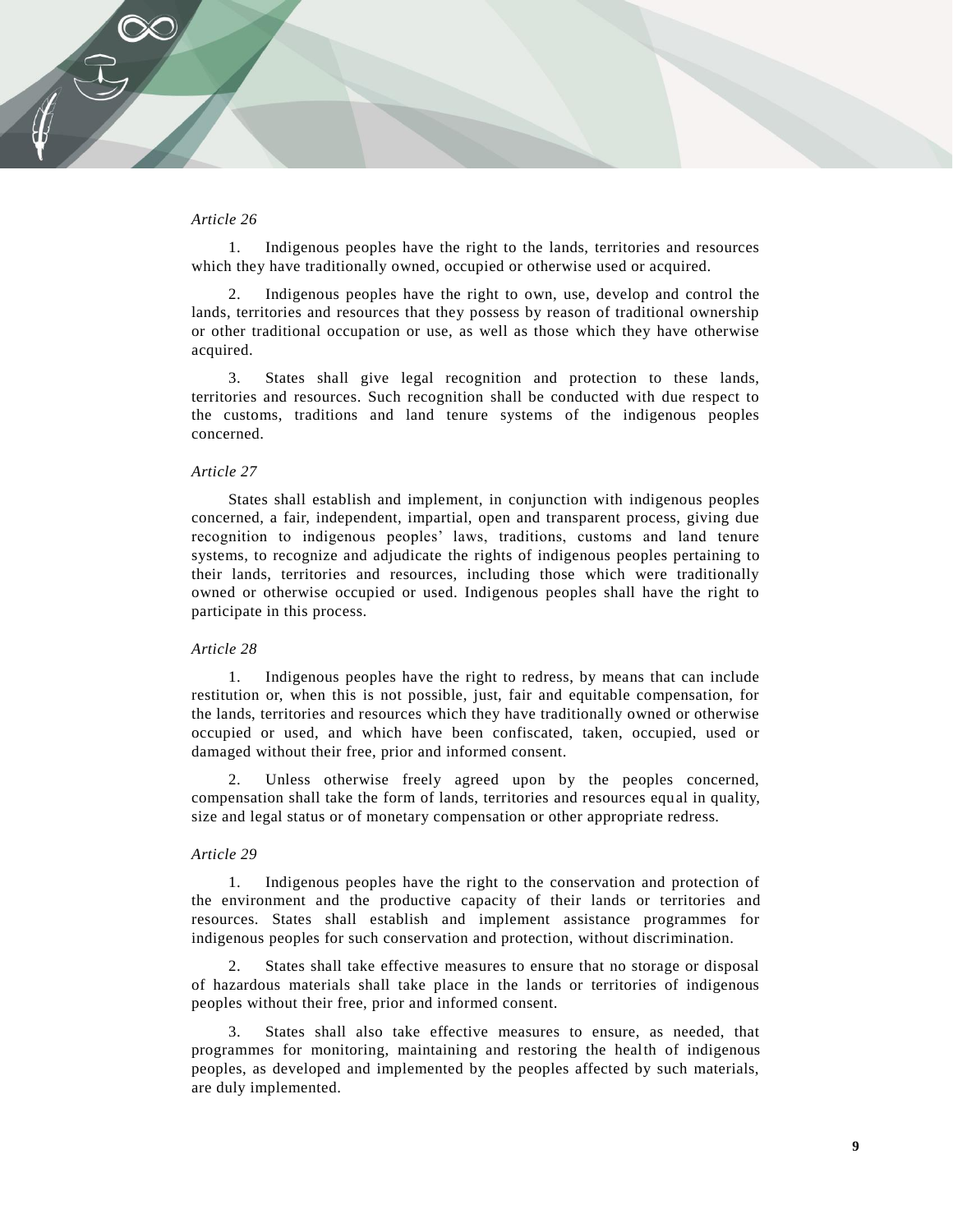$\int$ 

1. Military activities shall not take place in the lands or territories of indigenous peoples, unless justified by a relevant public interest or otherwise freely agreed with or requested by the indigenous peoples concerned.

2. States shall undertake effective consultations with the indigenous peoples concerned, through appropriate procedures and in particular through their representative institutions, prior to using their lands or territories for military activities.

#### *Article 31*

1. Indigenous peoples have the right to maintain, control, protect and develop their cultural heritage, traditional knowledge and traditional cultural expressions, as well as the manifestations of their sciences, technologies and cultures, including human and genetic resources, seeds, medicines, knowledge of the properties of fauna and flora, oral traditions, literatures, designs, sports and traditional games and visual and performing arts. They also have the right to maintain, control, protect and develop their intellectual property over such cultural heritage, traditional knowledge, and traditional cultural expressions.

2. In conjunction with indigenous peoples, States shall take effective measures to recognize and protect the exercise of these rights.

#### *Article 32*

1. Indigenous peoples have the right to determine and develop priorities and strategies for the development or use of their lands or territories and other resources.

2. States shall consult and cooperate in good faith with the indigenous peoples concerned through their own representative institutions in order to obtain their free and informed consent prior to the approval of any project affecting their lands or territories and other resources, particularly in connection with the development, utilization or exploitation of mineral, water or other resources.

3. States shall provide effective mechanisms for just and fair redress for any such activities, and appropriate measures shall be taken to mitigate adverse environmental, economic, social, cultural or spiritual impact.

#### *Article 33*

1. Indigenous peoples have the right to determine their own identity or membership in accordance with their customs and traditions. This does not impair the right of indigenous individuals to obtain citizenship of the States in which they live.

2. Indigenous peoples have the right to determine the structures and to select the membership of their institutions in accordance with their own procedures.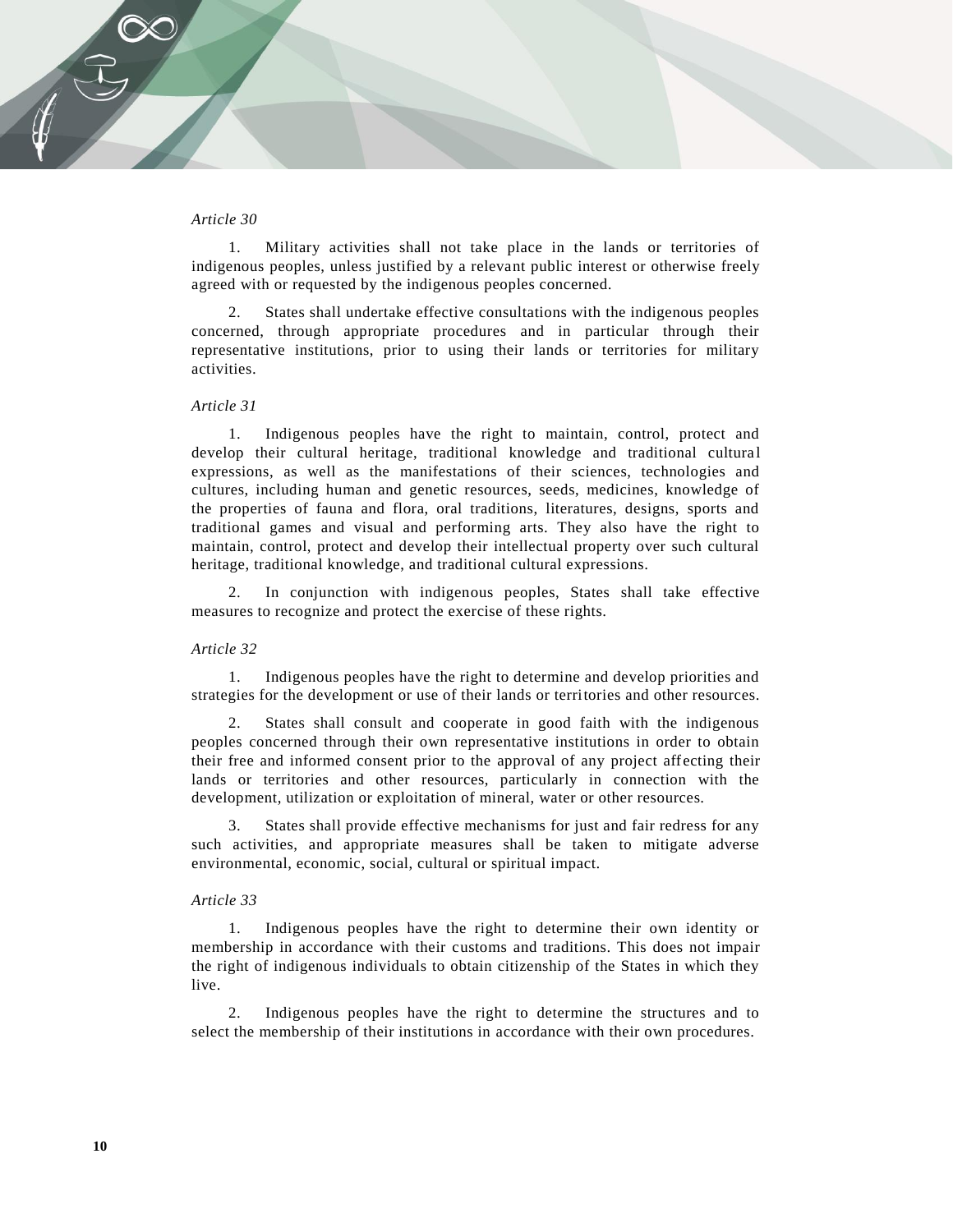3

Indigenous peoples have the right to promote, develop and maintain their institutional structures and their distinctive customs, spirituality, traditions, procedures, practices and, in the cases where they exist, juridical systems or customs, in accordance with international human rights standards.

#### *Article 35*

Indigenous peoples have the right to determine the responsibilities of individuals to their communities.

#### *Article 36*

1. Indigenous peoples, in particular those divided by international borders, have the right to maintain and develop contacts, relations and cooperation, including activities for spiritual, cultural, political, economic and social purposes, with their own members as well as other peoples across borders.

2. States, in consultation and cooperation with indigenous peoples, shall take effective measures to facilitate the exercise and ensure the implementation of this right.

#### *Article 37*

1. Indigenous peoples have the right to the recognition, observance and enforcement of treaties, agreements and other constructive arrangements concluded with States or their successors and to have States honour and respect such treaties, agreements and other constructive arrangements.

2. Nothing in this Declaration may be interpreted as diminishing or eliminating the rights of indigenous peoples contained in treaties, agreements and other constructive arrangements.

#### *Article 38*

States in consultation and cooperation with indigenous peoples, shall take the appropriate measures, including legislative measures, to achieve the ends of this Declaration.

#### *Article 39*

Indigenous peoples have the right to have access to financial and technical assistance from States and through international cooperation, for the enjoyment of the rights contained in this Declaration.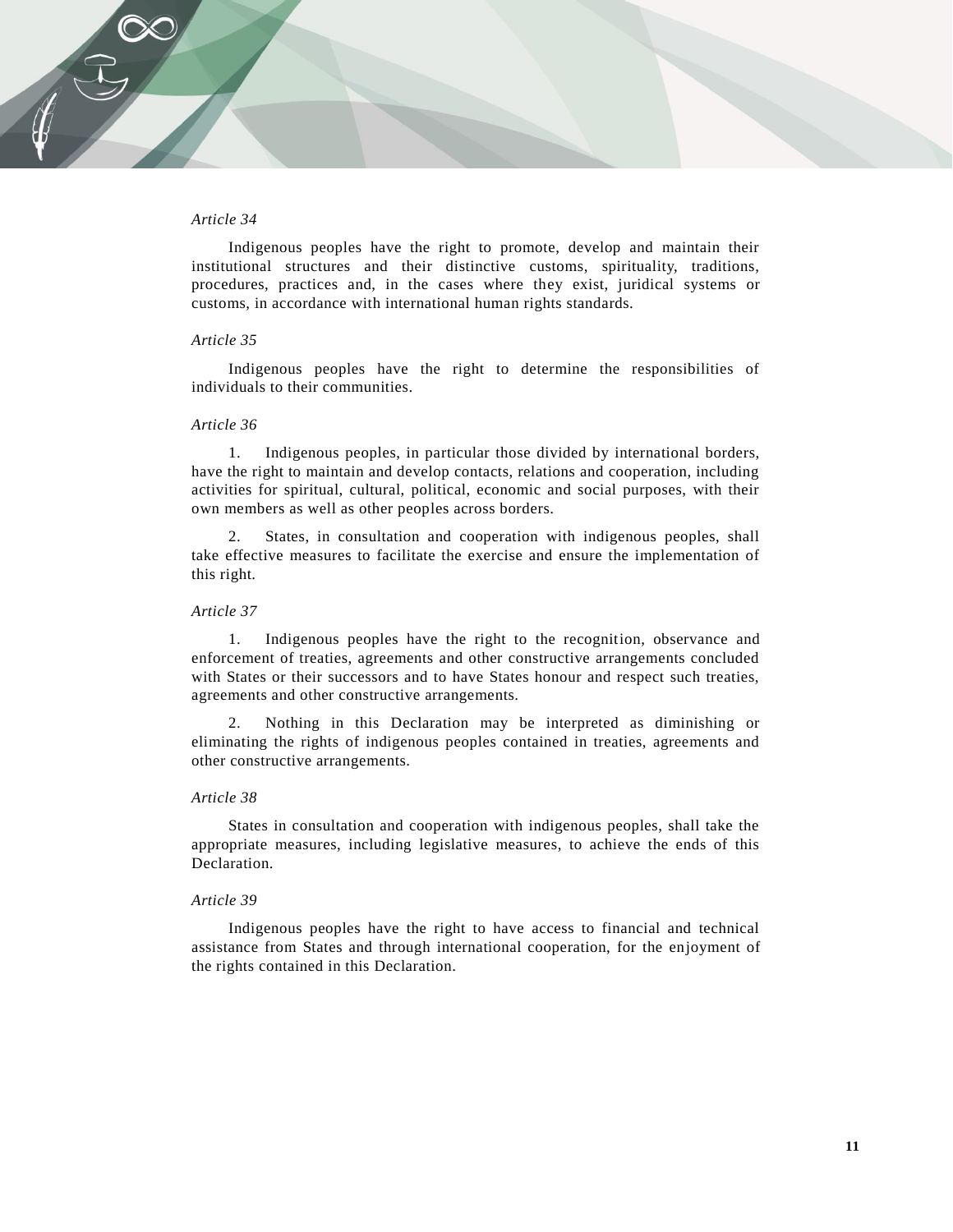R B C

Indigenous peoples have the right to access to and prompt decision through just and fair procedures for the resolution of conflicts and disputes with States or other parties, as well as to effective remedies for all infringements of their individual and collective rights. Such a decision shall give due consideration to the customs, traditions, rules and legal systems of the indigenous peoples concerned and international human rights.

#### *Article 41*

The organs and specialized agencies of the United Nations system and other intergovernmental organizations shall contribute to the full realization of the provisions of this Declaration through the mobilization, inter alia, of financial cooperation and technical assistance. Ways and means of ensuring participation of indigenous peoples on issues affecting them shall be established.

#### *Article 42*

The United Nations, its bodies, including the Permanent Forum on Indigenous Issues, and specialized agencies, including at the country level, and States shall promote respect for and full application of the provisions of this Declaration and follow up the effectiveness of this Declaration.

#### *Article 43*

The rights recognized herein constitute the minimum standards for the survival, dignity and well-being of the indigenous peoples of the world.

#### *Article 44*

All the rights and freedoms recognized herein are equally guaranteed to male and female indigenous individuals.

#### *Article 45*

Nothing in this Declaration may be construed as diminishing or extinguishing the rights indigenous peoples have now or may acquire in the future.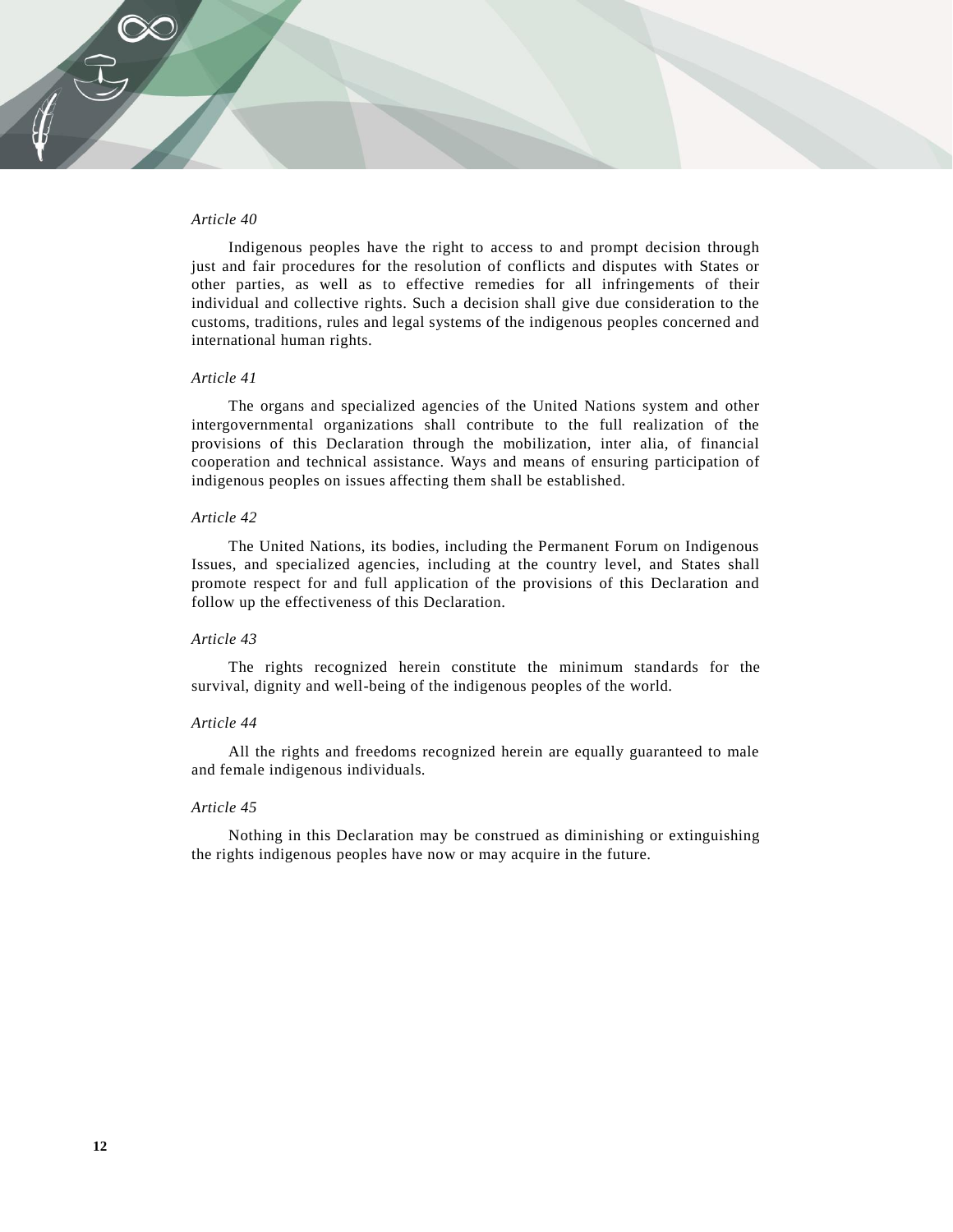3

1. Nothing in this Declaration may be interpreted as implying for any State, people, group or person any right to engage in any activity or to perform any act contrary to the Charter of the United Nations or construed as authorizing or encouraging any action which would dismember or impair, totally or in part, the territorial integrity or political unity of sovereign and independent States.

2. In the exercise of the rights enunciated in the present Declaration, human rights and fundamental freedoms of all shall be respected. The exercise of the rights set forth in this Declaration shall be subject only to such limitations as are determined by law and in accordance with international human rights obligations. Any such limitations shall be non-discriminatory and strictly necessary solely for the purpose of securing due recognition and respect for the rights and freedoms of others and for meeting the just and most compelling requirements of a democratic society.

3. The provisions set forth in this Declaration shall be interpreted in accordance with the principles of justice, democracy, respect for human rights, equality, non-discrimination, good governance and good faith.